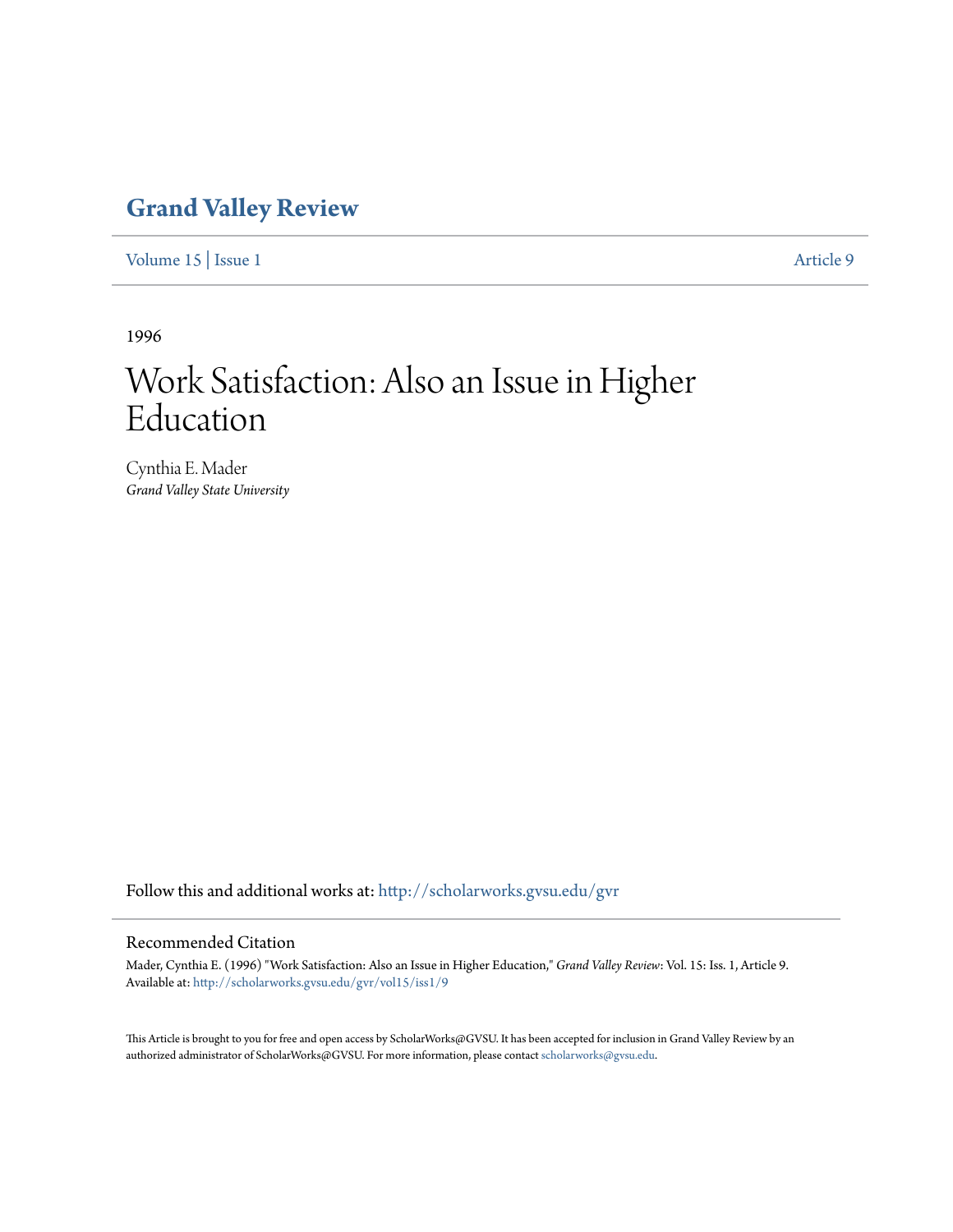## **Work Satisfaction: Also an Issue in Higher Education**

### *Cynthia E. Mader*

One of the best experiences I've had at Grand Valley was the Academic Leadership Roundtable. The sixteen participants met Thursday evenings during the 1996 winter semester-a semester with, it seemed, a record number of Thursday night blizzard warnings.

As snows and winds swirled outside Padnos Hall, the participants inside were presented with case studies, statistics, institutional data and personal perspectives by nearly twenty speakers, almost all of whom were Grand Valley faculty members and administrators. Topics ran the gamut of issues facing colleges and universities today: state funding, student retention, technology, continuing education, library resources, legal issues, campus climate, instruction, governance, affirmative action, and so on. Certainly any doubts participants might have had that challenges are facing higher education in general and Grand Valley in particular were gone long before the spring thaw. Mine were gone before the steaming soup of that first blustery night's dinner break.

What strikes me most, as I recall all the valuable information passed on to us, are the speakers' personal observations. The opening speakers offered their favorite maxims about being a successful administrator. President Tinsley said, "Friendliness helps, especially if it is genuine, but competence is a prerequisite"; "You are there to serve, not to get the credit"; and "Honesty is the best policy, because, if you are honest, you won't have to keep track of what you said to whom." President Lubbers advised, "Have a clear vision of the university's mission and clientele"; "Don't be autocratic, but have the courage to make lonely decisions"; and "Never run a deficit." And Provost Niemeyer added,"Accept the fact that you are an administrator and act like one"; "Gain the confidence and trust of others"; "Develop the ability to inspire," and (unexpectedly) "Have some fun."

I didn't anticipate the last maxim, but it captures my own most lasting impression of the Roundtable-namely, the satisfaction our speakers seemed to derive from their work and the enthusiasm they showed for it: Library Director Lee Lebbin's excitement about automated conveyor systems; Dean Mary Seeger's convictions about classroom instruction; Professor Don Williams' reflections on the lack of campus community and how things could change with something as simple as a twenty-four hour Denny's near campus; Vice-Provost Bob Fletcher's mile-a-minute barrage of enrollment statistics, overheads, and jibes. Clearly, these speakers were as competent and dedicated as one would expect of experts in their fields, but they seemed to enjoy and even have fun with their work.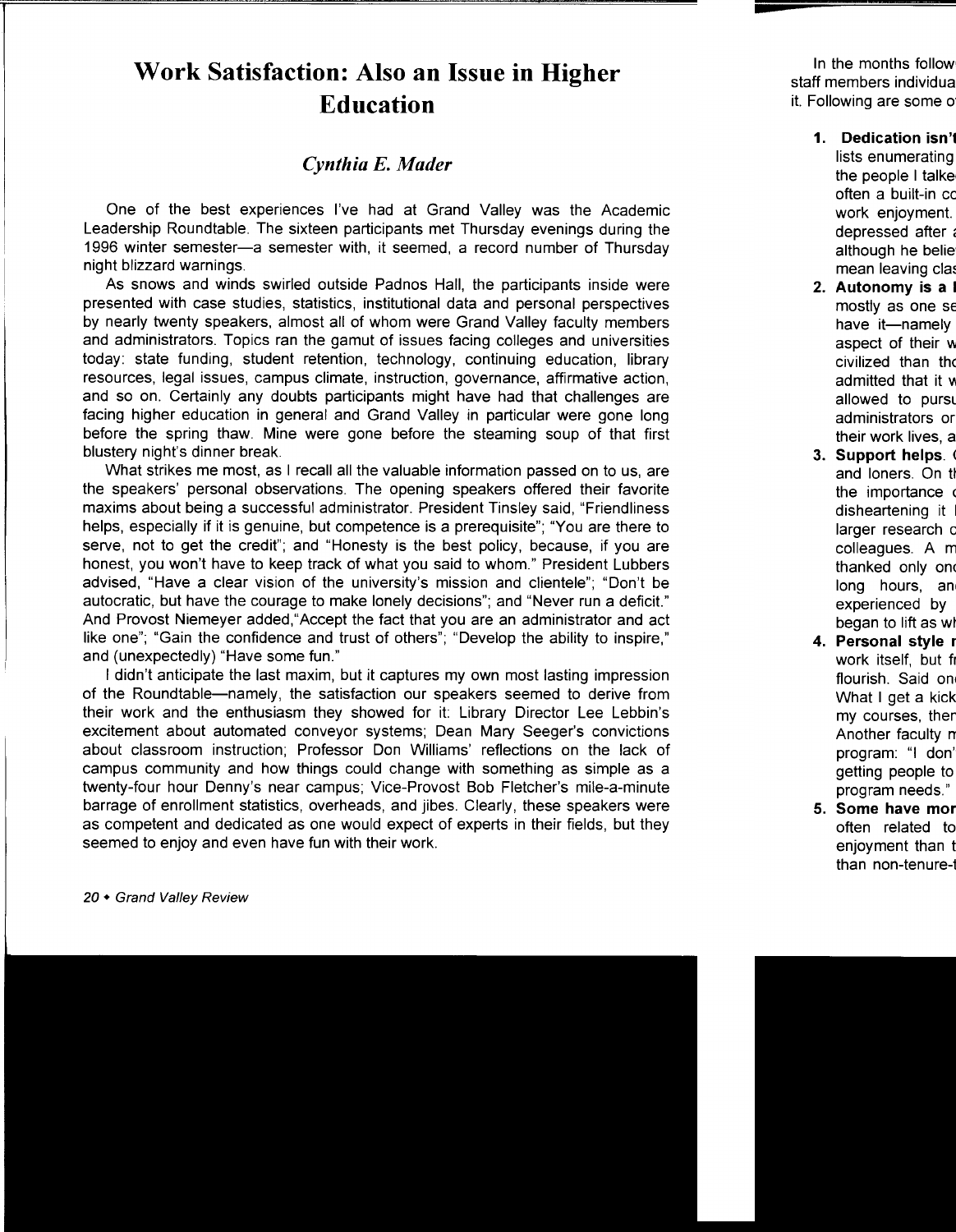In the months following the Roundtable, I've sought to engage a few faculty and staff members individually in discussions about their work and personal enjoyment of it. Following are some of the observations I've gleaned:

- **1. Dedication isn't enough.** Helping others and doing good often appear on lists enumerating the satisfactions of being an educator. However, most of the people I talked to didn't even mention them. Doing good for others was often a built-in component of their work, but it didn't seem central to their work enjoyment. In fact, one faculty member told of becoming deeply depressed after agreeing to take on an administrative position, because, although he believed that it would be for the good of the unit, it would also mean leaving classroom teaching, which he dearly loved.
- **2. Autonomy is a luxury.** The freedom to arrange and conduct one's work mostly as one sees fit is a bonus gratefully acknowledged by those who have it-namely faculty members-and most said that it was the best aspect of their work lives, because it made their lives easier and more civilized than those of friends outside higher education. One candidly admitted that it was not the work that was cherished, but the freedom it allowed to pursue other activities that were enjoyable. However, few administrators or professional staff members referred to its presence in their work lives, and not one clerical/office staff even mentioned it.
- **3. Support helps.** On the one hand, we hold fond notions about mavericks and loners. On the other hand, almost everyone I spoke with attested to the importance of support from others. One faculty member told how disheartening it has been to be well-recognized and respected by the larger research community but rarely acknowledged by unit and campus colleagues. A member of the professional staff can remember being thanked only once over the last several years—despite excellent work, long hours, and good relations with colleagues. The depression experienced by the faculty member newly appointed an administrator began to lift as wholehearted support emerged from his unit members.
- **4. Personal style matters.** Satisfaction is sometimes derived not from the work itself, but from associated activities which allow personal styles to flourish. Said one instructor, "I'm okay but not great, in the classroom; What I get a kick out of, though, is the planning process. I like organizing my courses, then tinkering with them and making them better next time." Another faculty member is enjoying a new role coordinating an academic program: "I don't like administration, but I like wandering around and getting people to talk to each other. I'm good at that, and that's what this program needs."
- **5. Some have more fun than others.** Not surprisingly, work satisfaction is often related to employment status. Tenured faculty report greater enjoyment than tenure-track faculty, who in turn report more satisfaction than non-tenure-track faculty. Among professional staff members, anxiety